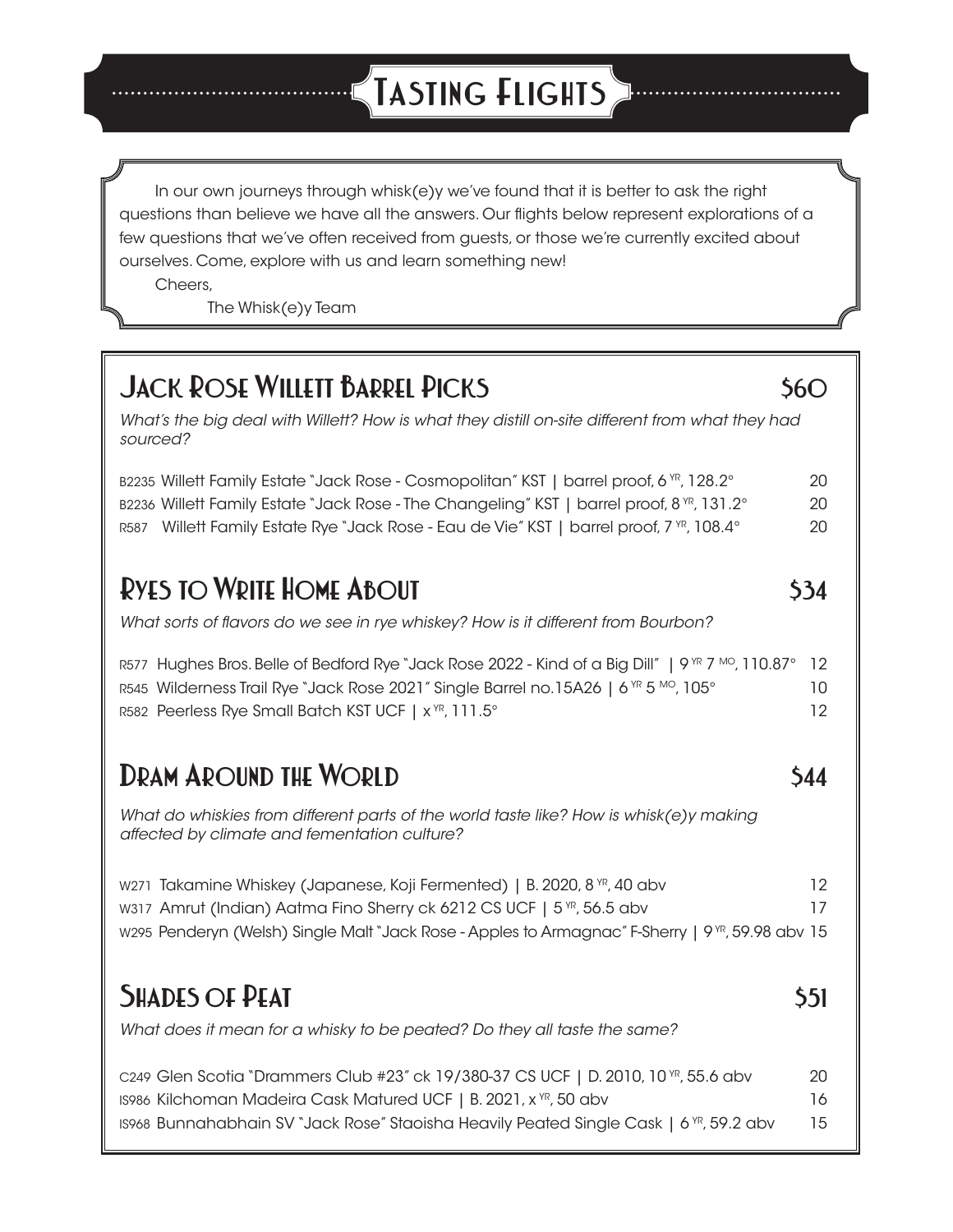

# **TERRACE WHISKEY LIST**

*\*if you'd like to enjoy more of our full collection, please visit our Saloon level for drams here and to-go!*

|              | <b>BOURBON</b><br>1oz / 2oz                                                               |    |
|--------------|-------------------------------------------------------------------------------------------|----|
| <b>B2179</b> | Bardstown Bourbon Company Fusion Series #6 KST UCF   x YR, 97.9° 7                        | 14 |
| <b>B953</b>  |                                                                                           | 20 |
| <b>B2231</b> | Blue Run High Rye Bourbon Spring 2022 KST   4 YR, 111°  13                                | 26 |
| <b>B2220</b> | Buffalo Trace "Jack Rose 2021" Single Barrel KST   8 YR, 90°  11                          | 22 |
| <b>F24</b>   |                                                                                           | 14 |
| <b>B2221</b> | Eagle Rare "Jack Rose 2021" Single Barrel KST   10 YR, 90°  14                            | 28 |
| <b>B958</b>  |                                                                                           | 50 |
| <b>F22</b>   |                                                                                           | 14 |
| <b>B2212</b> | Elijah Craig "Jack Rose - X Marked the Spot" Single Barrel   9 <sup>YR</sup> , 130.7°  14 | 28 |
| <b>B516</b>  | Forged Oak (Orphan Barrel, New Bernheim Distillery)   15 YR, 90.5°  35                    | 70 |
| <b>F21</b>   |                                                                                           | 14 |
| <b>B1509</b> | Four Roses Small Batch Select KST UCF   x YR, 104°  13                                    | 26 |
| <b>B2183</b> | High West American Prairie Bourbon "Jack Rose" SB F-Aquavit   x <sup>YR</sup> , 92° 8     | 16 |
| <b>B2223</b> | I.W. Harper Bourbon F-Cabernet Sauvignon Cask KST   x <sup>YR</sup> , 90° 8               | 16 |
| <b>B1216</b> | Jefferson's Presidential Select Twin Oak KST   16 YR, 94 45                               | 90 |
| <b>B17</b>   |                                                                                           | 16 |
| <b>B2112</b> | Kentucky Senator Release #2 KST UCF   small batch, 6 YR, 107° 15                          | 30 |
| <b>B2131</b> |                                                                                           | 28 |
| <b>B2266</b> |                                                                                           | 14 |
| <b>B2090</b> | Milam & Greene Castle Hill Series Batch 1 ST   13 YR, 108.5°  14                          | 28 |
| <b>B2153</b> | New Riff "Jack Rose / Toros Bravos 2021" Single Barrel   4 <sup>xR</sup> , 104.3° 10      | 20 |
| <b>F28</b>   |                                                                                           | 18 |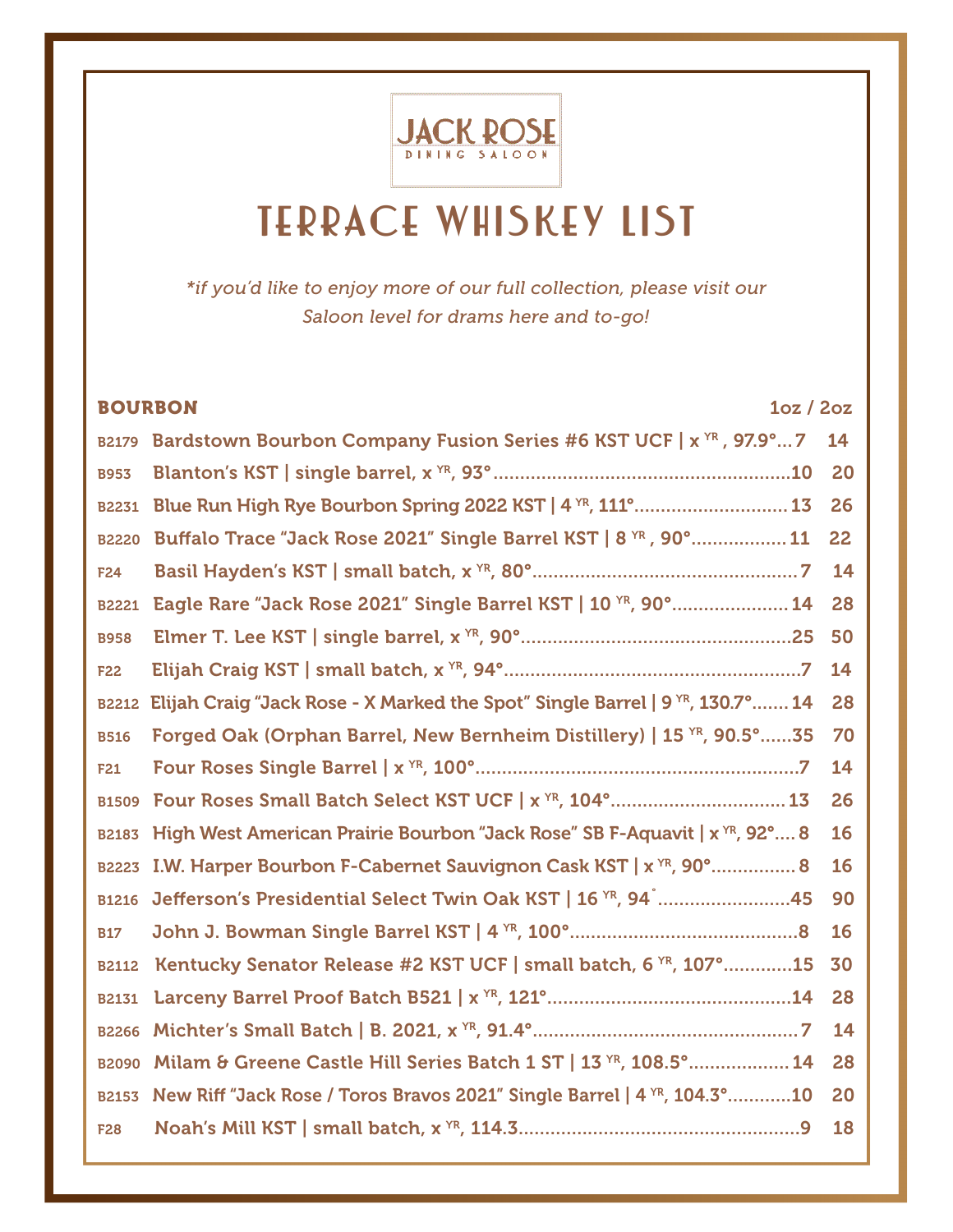

|              | <b>BOURBON (CONT'D)</b><br>10z / 20z                                                                  |           |
|--------------|-------------------------------------------------------------------------------------------------------|-----------|
|              |                                                                                                       |           |
| <b>B2104</b> | Old Forester Jack Rose / Cafe St. Ex Barrel Strength   x <sup>YR</sup> , 129.7° 16 32                 |           |
| <b>B732</b>  | Old Forester Birthday Bourbon 2012 KST   12 YR, 97°  85 170                                           |           |
| <b>B2094</b> | Peerless "Jack Rose / Cinder" Single Barrel Bourbon   6 <sup>xR</sup> , 109.6° 12 24                  |           |
| <b>B157</b>  |                                                                                                       |           |
| <b>B159</b>  | Pappy Van Winkle Family Reserve KST   20 YR, 90.4° 225 450                                            |           |
| <b>B919</b>  | Parker's Heritage 2016 Limited Edition BIB KST   24 YR, 100°  58 116                                  |           |
| <b>B2144</b> |                                                                                                       | <b>16</b> |
| <b>B2165</b> | Widow Jane Lucky Thirteen Bourbon ST UCF   13 YR, 93°  13                                             | 26        |
| <b>B1931</b> | Wilderness Trail High Rye Bourbon Jack Rose Single Barrel   6 <sup>YR</sup> , 119°10                  | 20        |
| <b>B2152</b> | Wild Turkey Russell's Reserve Jack Rose 2021 Single Barrel   8 <sup>YR</sup> 5 <sup>MO</sup> , 110°10 | 20        |
| <b>B362</b>  |                                                                                                       | 20        |
| <b>B2235</b> | Willett Family Estate "Jack Rose - Cosmopolitan"   6 <sup>xR</sup> , 128.2°20                         | 40        |
| <b>B2236</b> | Willett Family Estate "Jack Rose - The Changeling"   8 <sup>YR</sup> , 131.2°20                       | 40        |
| <b>B2237</b> | Willett Family Estate "Jack Rose - The Old Bowie"   8 YR, 137.8° 20                                   | 40        |
| <b>B162</b>  |                                                                                                       | 24        |

#### RYE

| <b>R50</b>  |                                                                                            |  |
|-------------|--------------------------------------------------------------------------------------------|--|
| <b>R560</b> | Nashville Barrel Co. "Jack Rose" Single Barrel Rye 2021   8 YR, 109.9° 12 24               |  |
| <b>R551</b> | New Riff Single Barrel Rye #4524 UCF   4 YR, 105.5°  10 20                                 |  |
|             | R572 Old Forester Single Barrel Barrel Strength Rye KST   x <sup>YR</sup> , 128.1° 15 30   |  |
| <b>R582</b> |                                                                                            |  |
|             |                                                                                            |  |
| <b>R567</b> | Sagamore Spirit BIB Rye (Maryland-Distilled) Batch 1A   4 <sup>YR</sup> , 100°  9 18       |  |
| <b>R545</b> | Wilderness Trail Jack Rose Single Barrel   6 <sup>YR</sup> 5 <sup>MO</sup> , 105° 10 20    |  |
| <b>R586</b> | Willett Family Estate "Jack Rose - Voyage of the Beagle"   6 <sup>YR</sup> , 121.8°  18 36 |  |
|             | R587 Willett Family Estate "Jack Rose - Eau de Vie"   7 TR, 108.4°  20 40                  |  |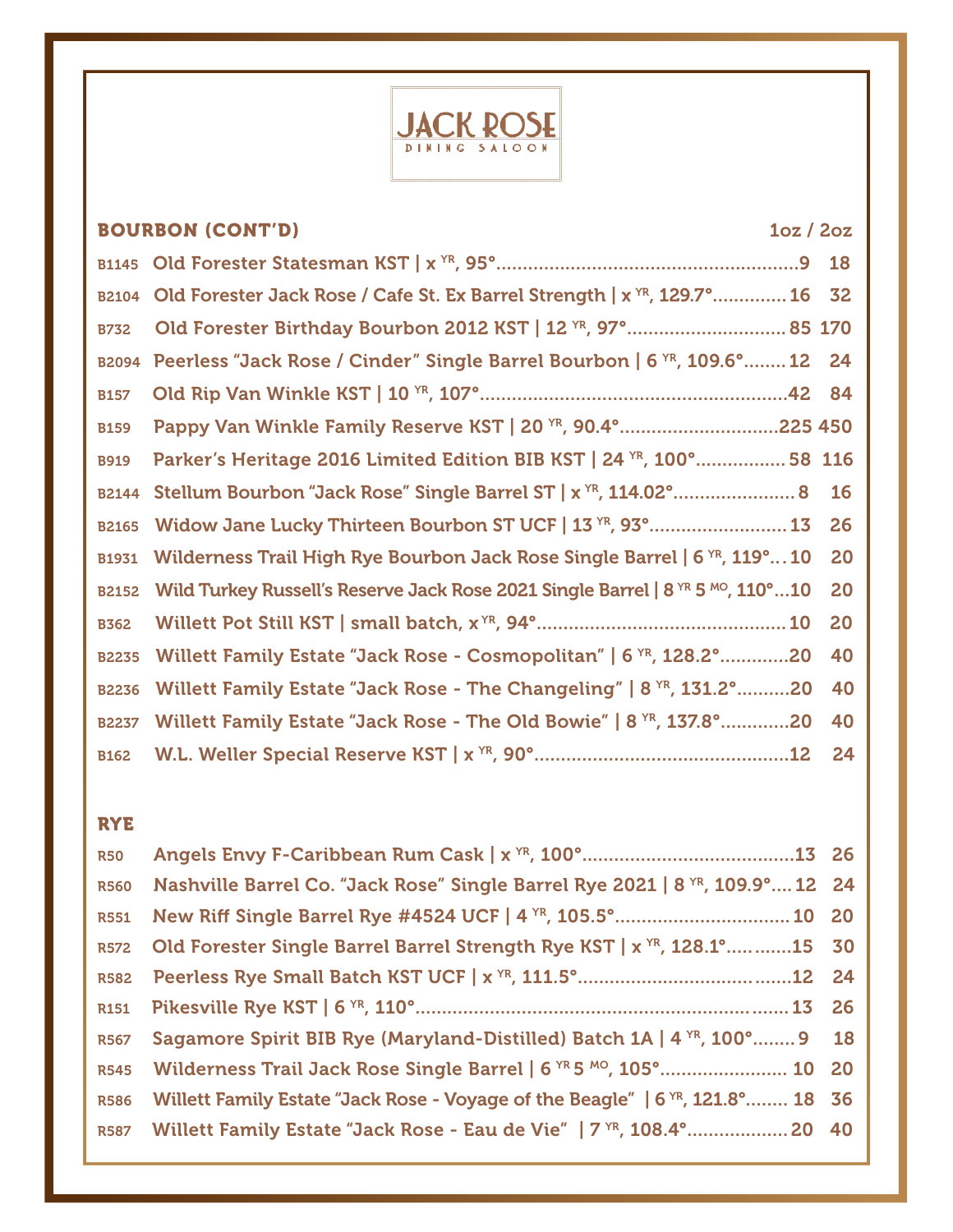

### CAMPBELTOWN

#### HIGHLAND

| H737 Clynelish Single Malts of Scotland "Jack Rose" Barrel CS   10 YR, 60.4 abv16 32 |  |
|--------------------------------------------------------------------------------------|--|
|                                                                                      |  |
| H731 Edradour Prestige-Ledroit Sherry Cask CS UCF   11 YR, 56.7 abv16 32             |  |
| H734 Glenmorangie Cognac Cask Finish   13 YR, 46 abv 11 22                           |  |
|                                                                                      |  |
|                                                                                      |  |

## ISLANDS

| i21 |                                                                                               |  |
|-----|-----------------------------------------------------------------------------------------------|--|
|     | i367 Orkney (Highland Park) John Milroy Refill Hogshead CS   10 <sup>YR</sup> , 56.6 abv11 22 |  |
|     |                                                                                               |  |
|     |                                                                                               |  |

# ISLAY

| IS968 Bunnahabhain SV "Jack Rose" Staoisha Heavily Peated   6 <sup>YR</sup> , 59.2 abv 15 30     |  |
|--------------------------------------------------------------------------------------------------|--|
| IS975 Caol Ila Single Malts of Scotland "Jack Rose" Hogshead   13 <sup>YR</sup> , 59.4 abv 15 30 |  |
| IS963 Kilchoman Loch Gorm Sherry Cask UCF   B. 2021, 9 YR, 46 aby13 26                           |  |
| IS903 Kilchoman USA Small Batch Release No.2 UCF   x <sup>YR</sup> , 48.5 abv13 26               |  |
|                                                                                                  |  |
| IS961 Lagavulin Offerman Edition 2021 F-Guinness Casks   11 <sup>YR</sup> , 46 abv 13 26         |  |

## LOWLANDS